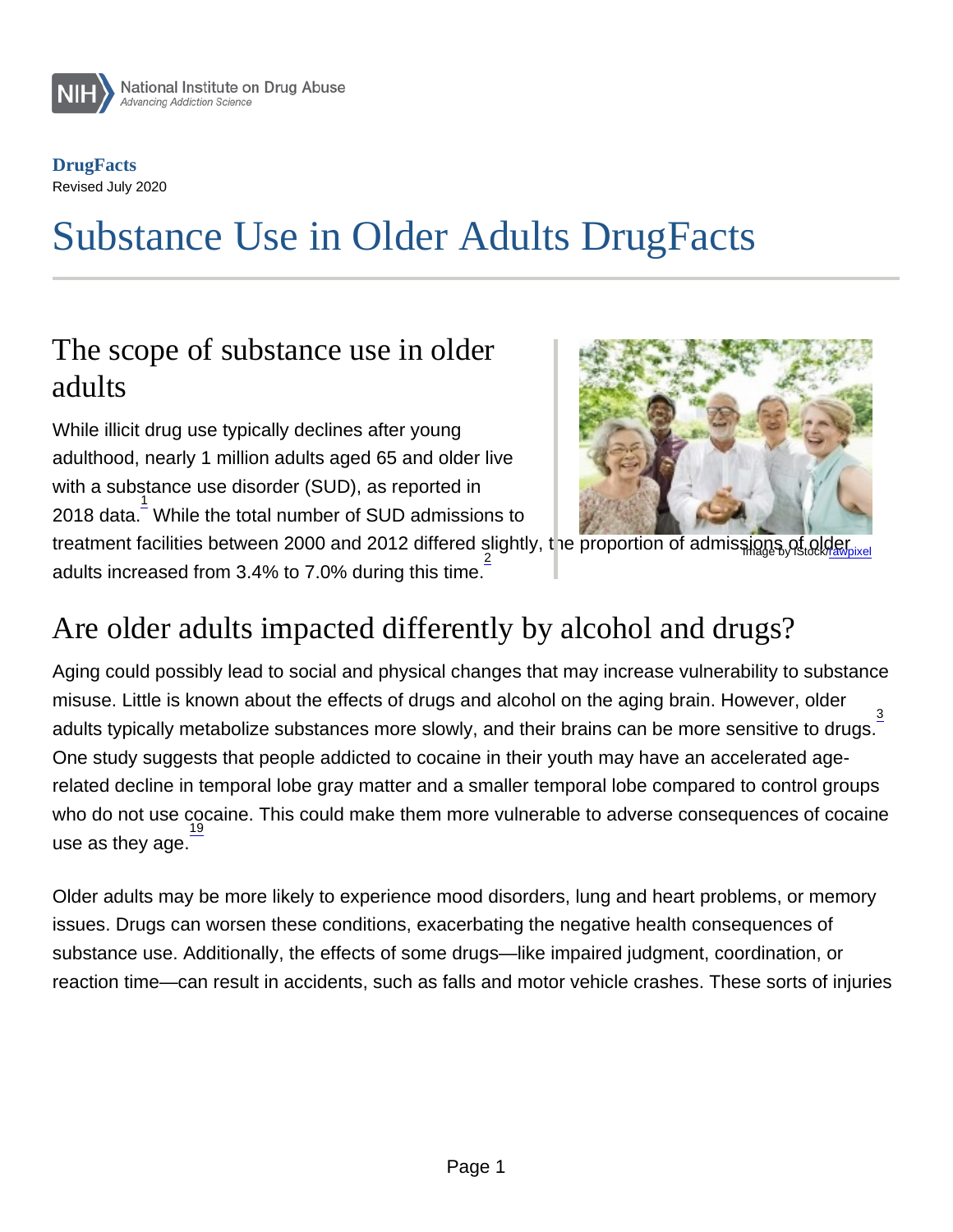can pose a greater risk to health than in younger adults and coincide with a possible longer recovery time.

# Prescription Medicines

Chronic health conditions tend to develop as part of aging, and older adults are often prescribed more medicines than other age groups, leading to a higher rate of exposure to potentially addictive medications. One study of 3,000 adults aged 57-85 showed common mixing of prescription medicines, nonprescription drugs, and dietary supplements. More than 80% of participants used at least one prescription medication daily, with nearly half using more than five medications or supplements,  $\frac{5}{2}$ .<br>5. putting at least 1 in 25 people in this age group at risk for a major drug-drug interaction.

Other risks could include accidental misuse of prescription drugs, and possible worsening of existing mental health issues. For example, a 2019 study of patients over the age of 50 noted that more than 25% who misuse prescription opioids or benzodiazepines expressed suicidal ideation, compared to 2% who do not use them, underscoring the need for careful screening before prescribing these medications. 6

Image by ©Shutterstock/[David Smart](https://www.shutterstock.com/g/David+Smart)

#### Opioid Pain Medicines

Persistent pain may be more complicated in older adults experiencing other health conditions. Up to 80% of patients with advanced cancer report pain, as well as 77% of heart disease patients, and up to 40% of outpatients 65 and older. Between 4-9% of adults age 65 or older use prescription opioid medications for pain relief. From 1995 to 2010, opioids prescribed for older adults during regular office visits increased by a factor of nine.

The U.S. population of adults 55 and older increased by about 6% between 2013-2015, yet the proportion of people in that age group seeking treatment for opioid use disorder increased nearly 54%. 4 The proportion of older adults using heroin—an illicit opioid—more than doubled between 2013-2015, in part because some people misusing prescription opioids switch to this cheaper drug.

# Marijuana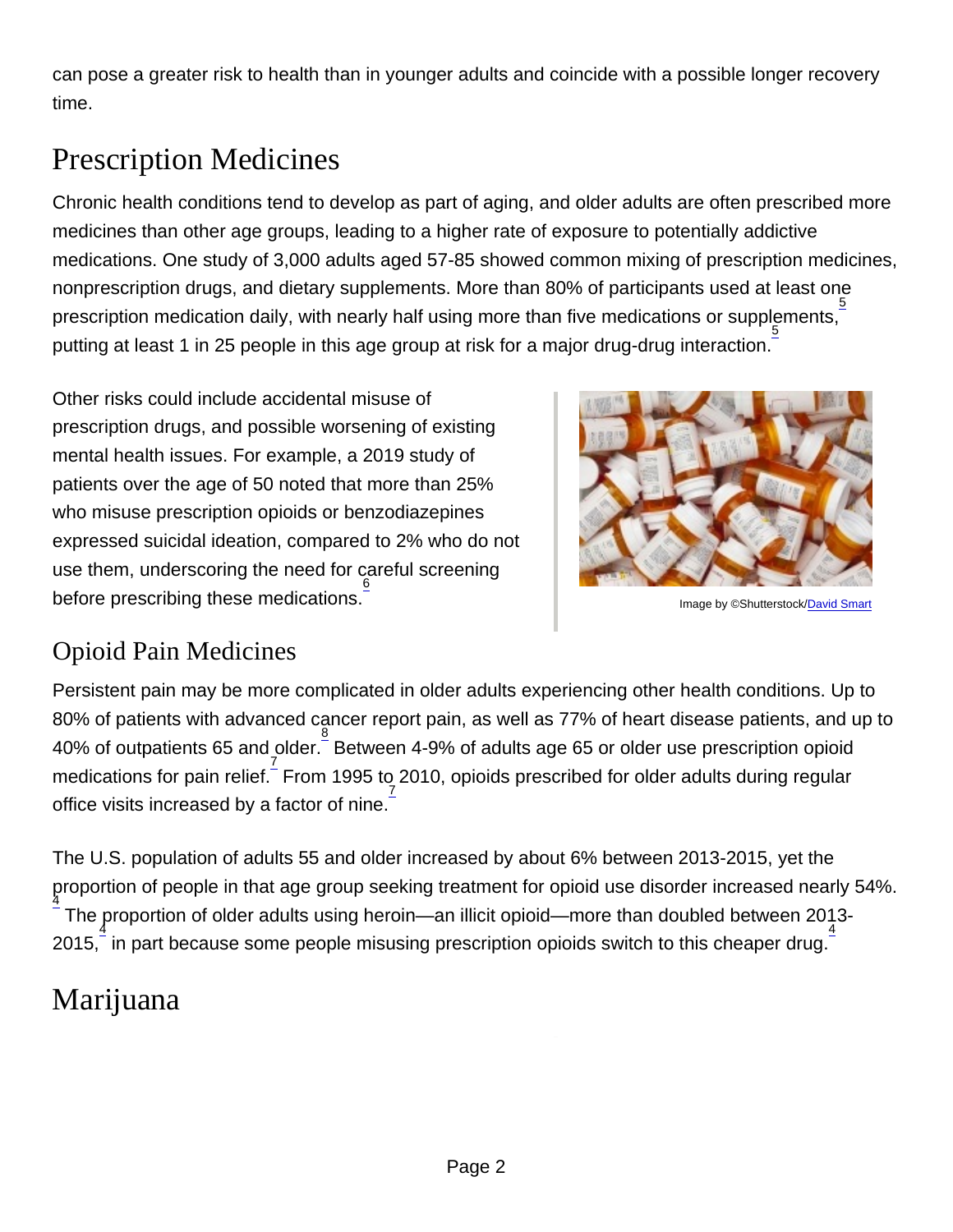Nine percent of adults aged 50-64 reported past year marijuana use in 2015-2016, compared to 7.1% in 2012-  $2013.$ <sup>10</sup> The use of cannabis in the past year by adults 65 years and older increased sharply from 0.4% in 2006 and 2007 to 2.9% in 2015 and 2016.<sup>22</sup>

#### Medical Marijuana

One U.S. study suggests that close to a quarter of marijuana users age 65 or older report that a doctor had recommended marijuana in the past year. هذا المعلم العام المعلم بن المعلم بن المعلم بن المعلم .<br>had recommended marijuana in the past year. Research suggests medical marrijuana in the past year. The Research symptoms related to chronic pain, sleep hygiene, malnutrition, depression, or to help with side effects from cancer treatment.  $\frac{11}{1}$  It is important to note that the marijuana plant has not been approved by the Food and Drug Administration (FDA) as a medicine. Therefore, the potential benefits of medical marijuana must be weighed against its risks, particularly for individuals who have other health conditions or take prescribed medications. 11

#### Risks of Marijuana Use

Regular marijuana use for medical or other reasons at any age has been linked to chronic respiratory conditions, depression, impaired memory, adverse cardiovascular functions, and altered judgement and motor skills.<sup>12</sup> Marijuana can interact with a number of prescription drugs and complicate already existing health issues and common physiological changes in older adults.

## **Nicotine**

The Centers for Disease Control and Prevention (CDC) reports that in 2017, about 8 of every 100 adults aged 65 and older smoked cigarettes, increasing their risk for heart disease and cancer. 20<br>adults aged 65 and older smoked cigarettes, increasing their risk for heart disease and cancer. this rate is lower than that for younger adults, research suggests that older people who smoke have 14 increased risk of becoming frail, though smokers who have quit do not appear to be at higher risk. Although about 300,000 smoking-related deaths occur each year among people who are age 65 and older, the risk diminishes in older adults who quit smoking.  $\frac{13}{2}$  A typical smoker who quits after age 65 could add two to three years to their life expectancy. Within a year of quitting, most former smokers reduce their risk of coronary heart disease by half. 13

Nicotine Vaping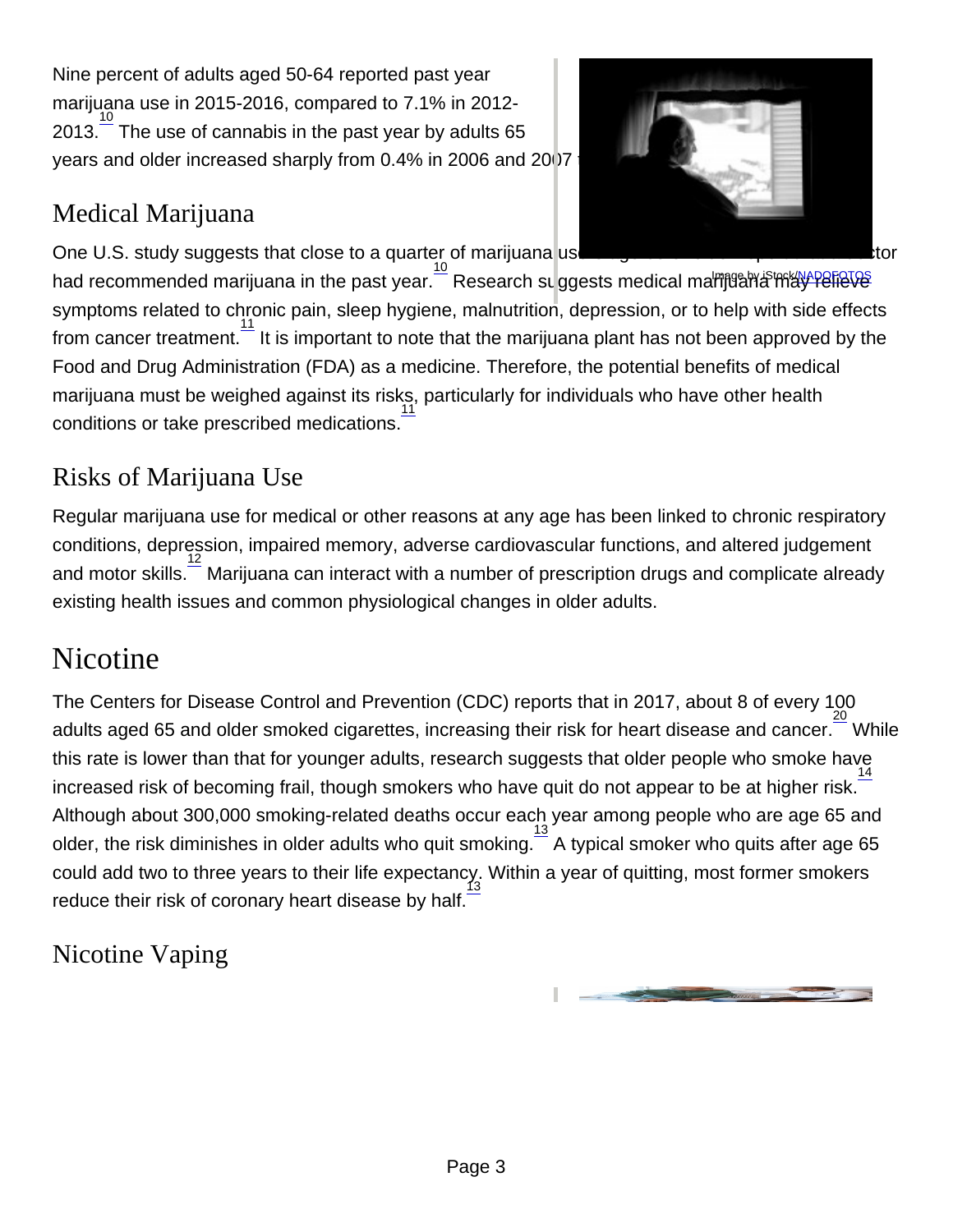There has been little research on the effects of vaping nicotine (e-cigarettes) among older adults; however, certain risks exist in all age groups. Some research

suggests that e-cigarettes might be less harmful than cigarettes when people who regularly smoke switch to vaping as a complete replacement. However, research on this is mixed, and the FDA has not approved e-cigarettes as a smoking cessation aid. There is also evidence that many people continue to use both delivery systems to inhale nicotine, which is a highly addictive drug.

## Alcohol

Alcohol is the most used drug among older adults, with about 65% of people 65 and older reporting high-risk drinking, defined as exceeding daily guidelines at least weekly in the past year.  $\overline{\phantom{a}^{16}}$  Of  $\frac{3}{2}$  particular concern, more than a tenth of adults age 65 and older currently binge drink, which is defined as drinking five or more drinks on the same occasion for men, and four or more drinks on the same occasion for women. In addition, research published in 2020 shows that increases in alcohol consumption in recent years have been greater for people aged 50 and older relative to younger <u>21</u><br>age?groups.

#### Risk Factors for Substance Use Disorders in Older **Adults**

Physical risk factors for substance use disorders in older adults can include: chronic pain; physical disabilities or reduced mobility; transitions in living or care situations; loss of loved ones; forced retirement or change in income; poor health status; chronic illness; and taking a lot of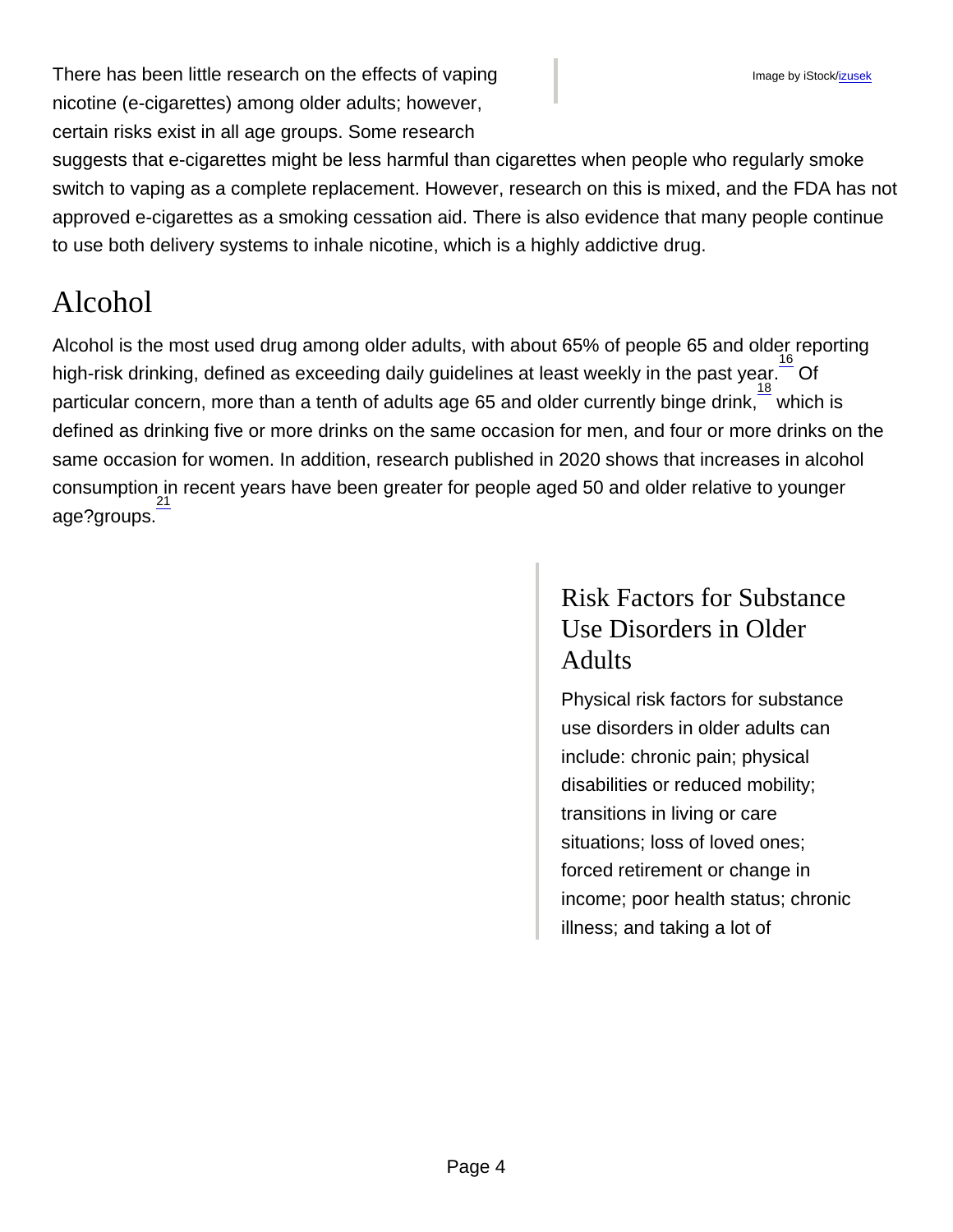Alcohol Use Disorder: Most admissions to substance use treatment centers in this age group relate to alcohol. 2 One study documented a 107% increase in alcohol use disorder among adults aged 65 years and older fremb 2020 to 28013 sor Next por exendisorder avoidance coping style; history of can put older people at greater risk for a range of health pr**bblems, inchu ding ta alle tess**; and blood pressure, congestive heart failure, liver and bone problems, memory issues yeisdlatedd disorders. 16 medicines and supplements. Psychiatric risk factors include:

# How are substance use disorders treated in older adults?

Many behavioral therapies and medications have been successful in treating substance use disorders in older adults.

Little is known about the best models of care, but research shows that older patients have better results with longer durations of care.  $\frac{7}{1}$  Ideal models include

diagnosis and management of other chronic conditions, re-building support networks, improving access to medical services, improved case management, and staff training in evidence-based z<br>.strategies for this age group

Providers may confuse SUD symptoms with those of other chronic health conditions or with natural, age-related changes. Research is needed to develop targeted SUD screening methods for older adults. Integrated models of care for those with coexisting medical and psychiatric conditions are also needed.  $\frac{2}{3}$  it is important to note that once in treatment, people can respond well to care.

Read more about drug addiction treatment in our Treatment Approaches for Drug Addiction DrugFacts

#### Points to Remember

.

While use of illicit drugs in older adults is much lower than among other adults, it is currently increasing.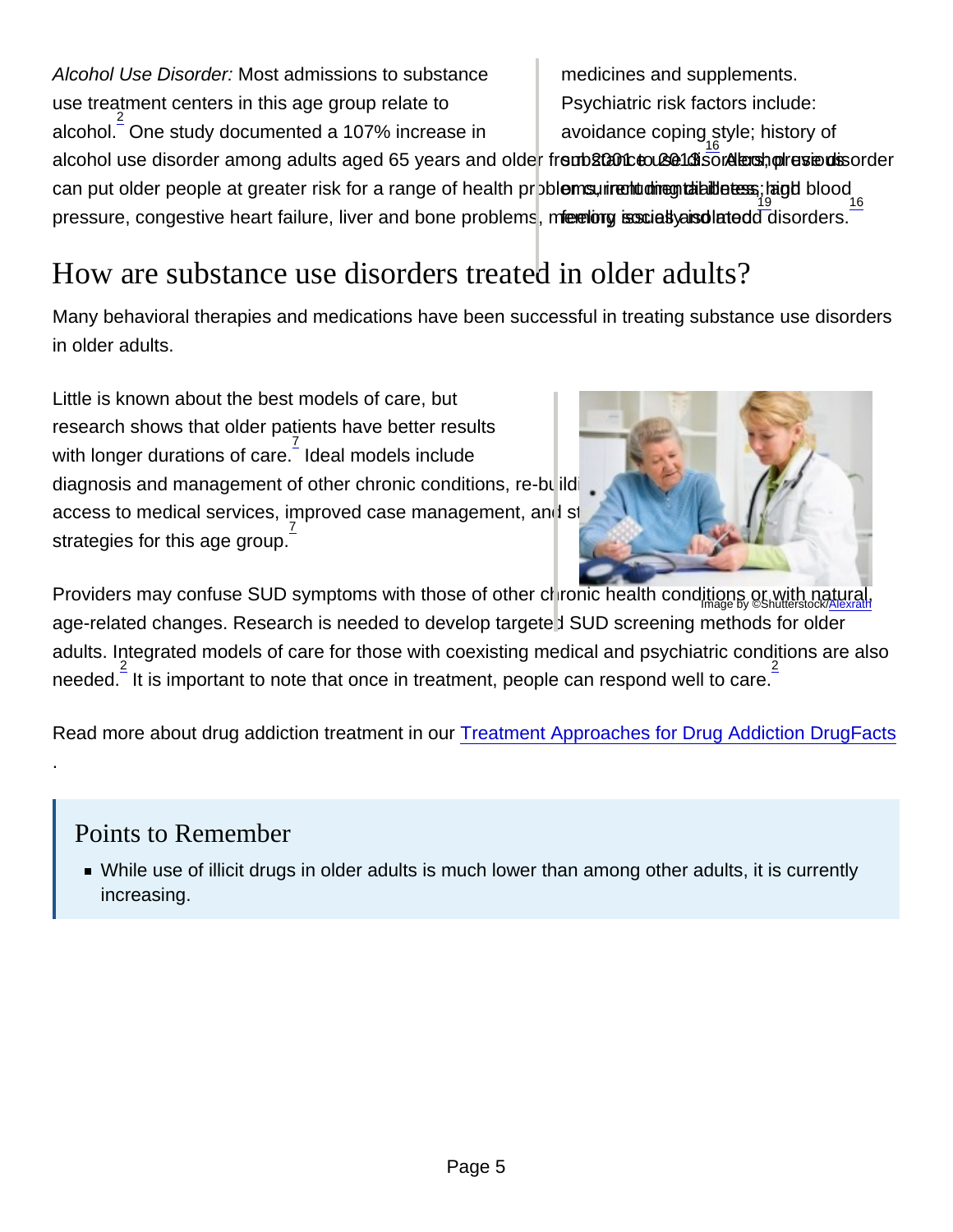- Older adults are often more susceptible to the effects of drugs, because as the body ages, it often cannot absorb and break down drugs and alcohol as easily as it once did.
- Older adults are more likely to unintentionally misuse medicines by forgetting to take their medicine, taking it too often, or taking the wrong amount.
- **Some older adults may take substances to cope with big life changes such as retirement, grief** and loss, declining health, or a change in living situation.
- Most admissions to substance use treatment centers in this age group are for alcohol.
- Many behavioral therapies and medications have been successful in treating substance use disorders, although medications are underutilized.
- It is never too late to quit using substances—quitting can improve quality of life and future health.
- More science is needed on the effects of substance use on the aging brain, as well as into effective models of care for older adults with substance use disorders.
- **Providers may confuse symptoms of substance use with other symptoms of aging, which** could include chronic health conditions or reactions to stressful, life-changing events.

#### Additional Resources

- Talking with Your Adult Patients about Alcohol, Drug, and/or Mental Health Problems: A Discussion Guide for Primary Health Care Providers: [https://store.samhsa.gov/product/Talking-with-Your-](https://store.samhsa.gov/product/Talking-with-Your-Adult-Patients-about-Alcohol-Drug-and-or-Mental-Health-Problems/sma15-4584)[Adult-Patients-about-Alcohol-Drug-and-or-Mental-Health-Problems/sma15-4584](https://store.samhsa.gov/product/Talking-with-Your-Adult-Patients-about-Alcohol-Drug-and-or-Mental-Health-Problems/sma15-4584)
- **Example 2 Linking Older Adults With Medication, Alcohol, and Mental Health Resources:** [https://store.samhsa.gov/product/Linking-Older-Adults-With-Medication-Alcohol-and-Mental-Health-](https://store.samhsa.gov/product/Linking-Older-Adults-With-Medication-Alcohol-and-Mental-Health-Resources/sma03-3824)[Resources/sma03-3824](https://store.samhsa.gov/product/Linking-Older-Adults-With-Medication-Alcohol-and-Mental-Health-Resources/sma03-3824)
- Too Many Prescription Drugs Can Be Dangerous, Especially for Older Adults: [https://publichealth.hsc.wvu.edu/media/3331/polypharmacy\\_pire\\_2\\_web\\_no-samhsa-logo.pdf](https://publichealth.hsc.wvu.edu/media/3331/polypharmacy_pire_2_web_no-samhsa-logo.pdf)
- National Council on Aging, Issue Brief 2: Alcohol Misuse and Abuse Prevention: <https://www.ncoa.org/resources/issue-brief-2-alcohol-misuse-and-abuse-prevention/>

#### Learn More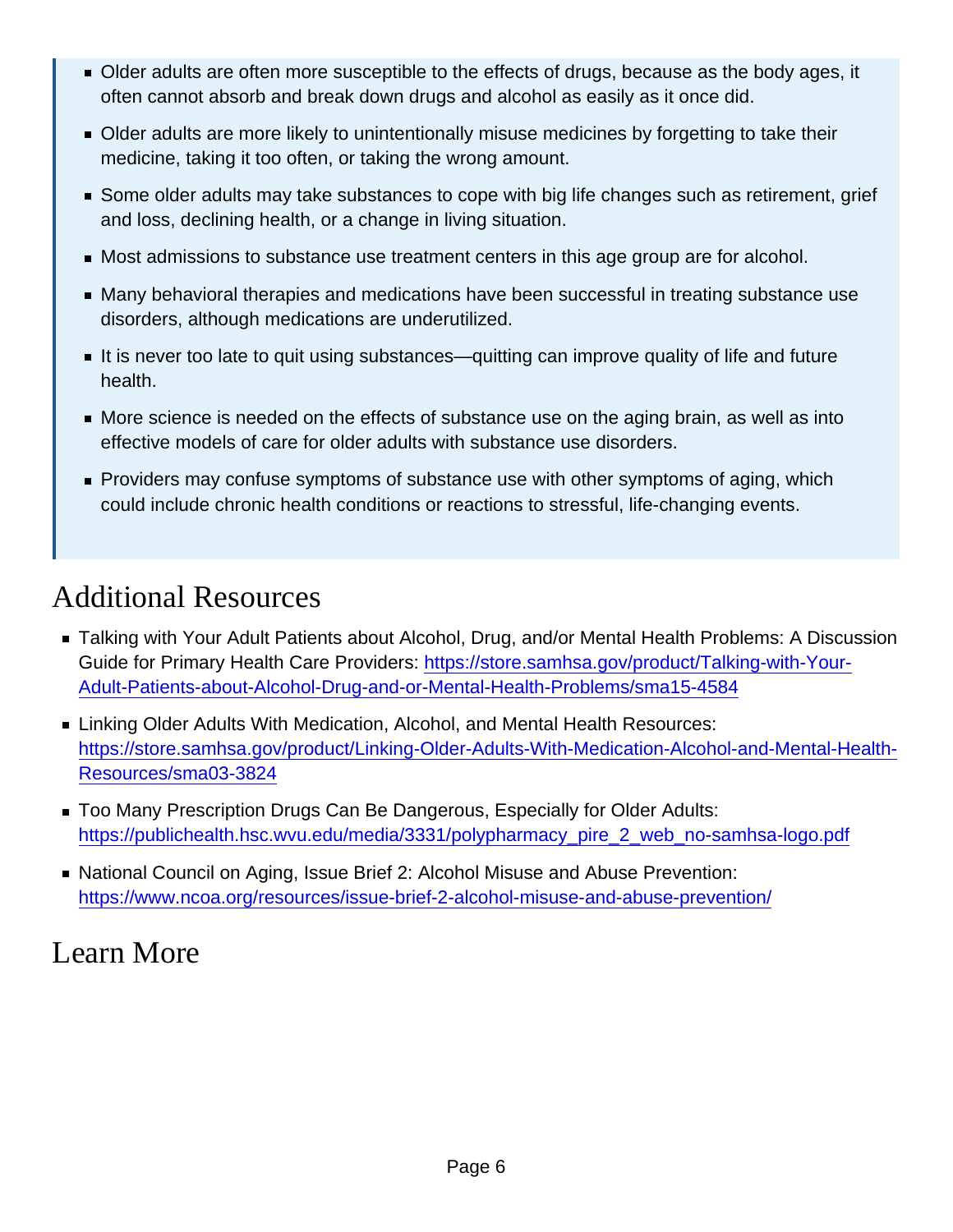For more information about substance use in older adults, visit:

- [NIDA Notes: Drug Use and Its Consequences Increase Among Middle-Aged and Older Adults](http://nida.nih.gov/node/23047/)
- [Principles of Drug Addiction Treatment: A Research-Based Guide \(Third Edition\)](http://nida.nih.gov/node/2247/)

## References

- 1. Substance Abuse and Mental Health Services Administration. (2019). Results from the 2018 National Survey on Drug Use and Health: Detailed tables. Rockville, MD: Center for Behavioral Health Statistics and Quality, Substance Abuse and Mental Health Services Administration. Retrieved from <https://www.samhsa.gov/data/>
- 2. Chatre S, Cook R, Mallik E et al. Trends in substance use admissions among older adults. BMC Health Services Research. 2017; 584(17). doi: <https://doi.org/10.1186/s12913-017-2538-z>
- 3. Colliver JD, Compton WM, Gfroerer JC, Condon T. Projecting drug use among aging baby boomers in 2020. Annals of Epidemiology. 2006; 16(4): 257–265.
- 4. Huhn AS, Strain EC, Tompkins DA, Dunn KE. A hidden aspect of the U.S. opioid crisis: Rise in first-time treatment admissions for older adults with opioid use disorder. Drug Alcohol Depend. 2018 Dec 1; 193: 142-147. doi: 10.1016/j.drugalcdep.2018
- 5. Qato DM, Alexander GC, Conti RM, Johnson M, Schumm P, Lindau ST. Use of prescription and over-the-counter medications and dietary supplements among older adults in the United States. JAMA. 2008 Dec 24; 300(24): 2867-2878. doi: 10.1001/jama.2008.892
- 6. Schepis TS, Simoni-Wastila L, McCabe SE. Prescription opioid and benzodiazepine misuse is associated with suicidal ideation in older adults. Int J Geriatr Psychiatry. 2019; 34(1): 122-129. doi: 10.1002/gps.4999
- 7. Lehmann S, Fingerhood M. Substance-use disorders in later life, N Engl J Med. 2018 December 13; 379(24): 2351-2360. doi: 10.1056/NEJMra1805981
- 8. Galicia-Castillo, M. Opioids for persistent pain in older adults. Cleveland Clinic Journal of Medicine. 2016 June 6; 83(6). Retrieved from: [https://mdedge-files-live.s3.us-east-](https://mdedge-files-live.s3.us-east-2.amazonaws.com/files/s3fs-public/issues/articles/Galicia-Castillo_OpiodsForOlderAdults.pdf )[2.amazonaws.com/files/s3fs-public/issues/articles/Galicia-Castillo\\_OpiodsForOlderAdults.pdf](https://mdedge-files-live.s3.us-east-2.amazonaws.com/files/s3fs-public/issues/articles/Galicia-Castillo_OpiodsForOlderAdults.pdf )
- 9. Wu LT, Blazer DG. Illicit and nonmedical drug use among older adults: A review. Journal of Aging and Health. 2011; 23(3): 481–504. doi:10.1177/0898264310386224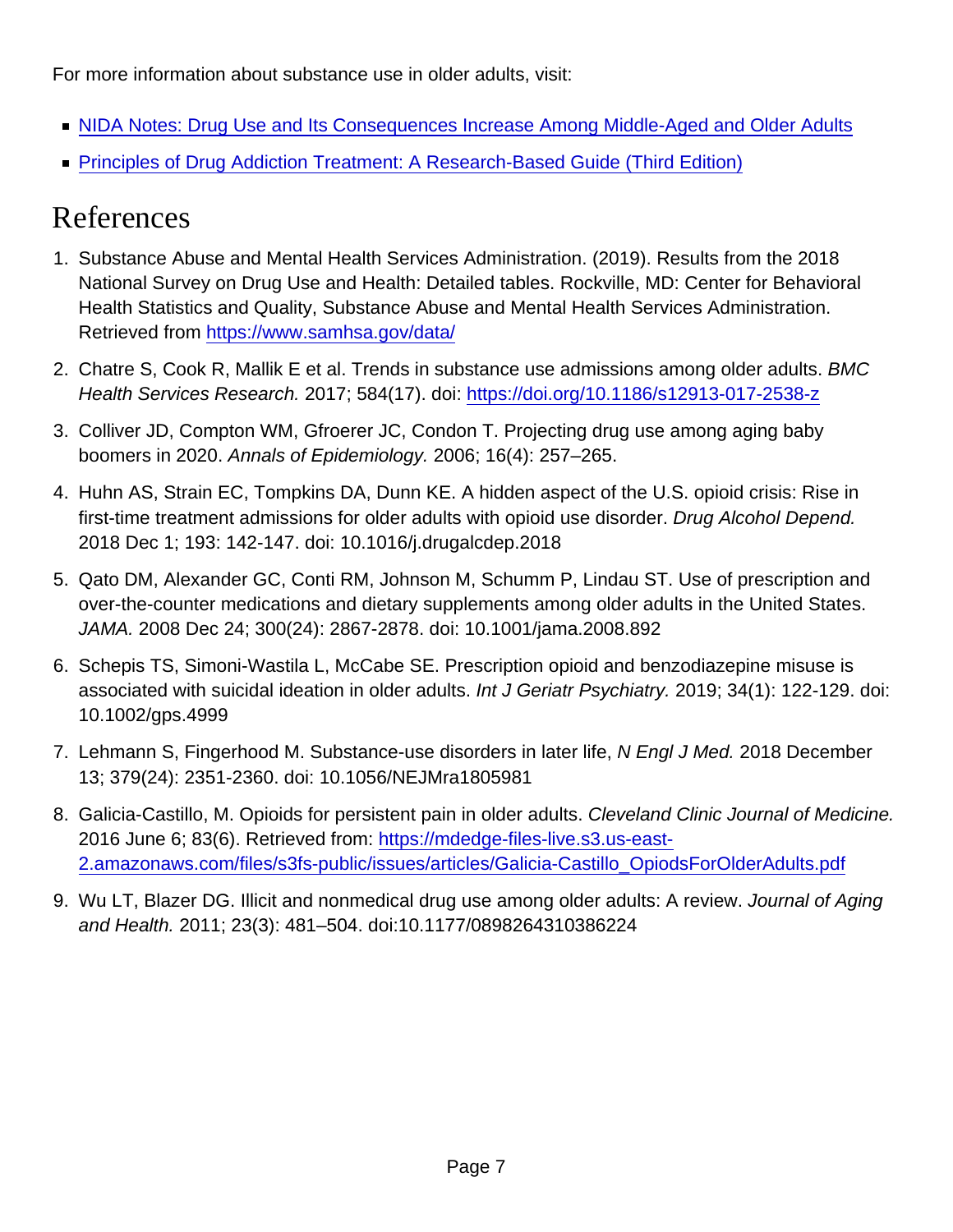- 10. Han BH, Palamar JJ. Marijuana use by middle-aged and older adults in the United States, 2015- 2016. Drug Alcohol Depend. 2018; 191: 374-381. Retrieved from: <https://www.ncbi.nlm.nih.gov/pubmed/30197051>
- 11. Abuhasira R, Ron A, Sikorin I, Noack V. Medical cannabis for older patients—Treatment protocol and initial results. Journal of Clinical Medicine. 2019; 8(11): 1819. <https://doi.org/10.3390/jcm8111819>
- 12. Volkow N, Baler R, Compton W, Weiss S. Adverse health effects of marijuana use. N Engl J Med. 2014 June 5; 370(23): 2219-2227. doi: 10.1056/NEJMra1402309
- 13. Centers for Disease Control and Prevention. Smoking and Older Adults. November 2008. [https://www2c.cdc.gov/podcasts/media/pdf/HealthyAgingSmoking.pdf.](https://www2c.cdc.gov/podcasts/media/pdf/HealthyAgingSmoking.pdf) Accessed March 12, 2020.
- 14. Kojima G, Iliffe S, Jivraj S, Liljas A, Walters K. Does current smoking predict future frailty? The English longitudinal study of ageing. Age and Ageing. 2018 January; 47(1): 126-131. <https://doi.org/10.1093/ageing/afx136>
- 15. Older adults fact sheet. National Institute on Alcohol Abuse and Alcoholism. <https://www.niaaa.nih.gov/alcohol-health/special-populations-co-occurring-disorders/older-adults>
- 16. Grant BF, Chou SP, Saha TD, et al. Prevalence of 12?month alcohol use, high?risk drinking, and DSM?IV alcohol use disorder in the United States, 2001?2002 to 2012?2013: Results from the National Epidemiologic Survey on Alcohol and Related Conditions. JAMA Psychiat. 2017; 74(9): 911?923.
- 17. Kuerbis et al. Substance abuse among older adults. Clin Geriatr Med. 2014 Aug; 30(3): 629–654. doi:10.1016/j.cger.2014.04.008
- 18. Han B, Moore A, Ferris R, Palamar J. Binge drinking among older adults in the United States, 2015-2017. Journal of the American Geriatrics Society. 2019 July 31; 67(10). <https://doi.org/10.1111/jgs.16071>
- 19. Bartzokis et al. Magnetic resonance imaging evidence of "silent" cerebrovascular toxicity in cocaine dependence. Biol Psychiatry. 1999; 45: 1203-1211.
- 20. Current cigarette smoking among adults in the United States fact sheet. Centers for Disease Control and Prevention. [https://www.cdc.gov/tobacco/data\\_statistics/fact\\_sheets/adult\\_data/cig\\_smoking/index.htm](https://www.cdc.gov/tobacco/data_statistics/fact_sheets/adult_data/cig_smoking/index.htm)
- 21. White A, Castle I, Hingson R, Powell P. Using death certificates to explore changes in alcohol?related mortality in the United States, 1999 to 2017. Alcoholism Clinical and Experimental Research. 2020 January 7; 44(1): 178-187.<https://doi.org/10.1111/acer.14239>